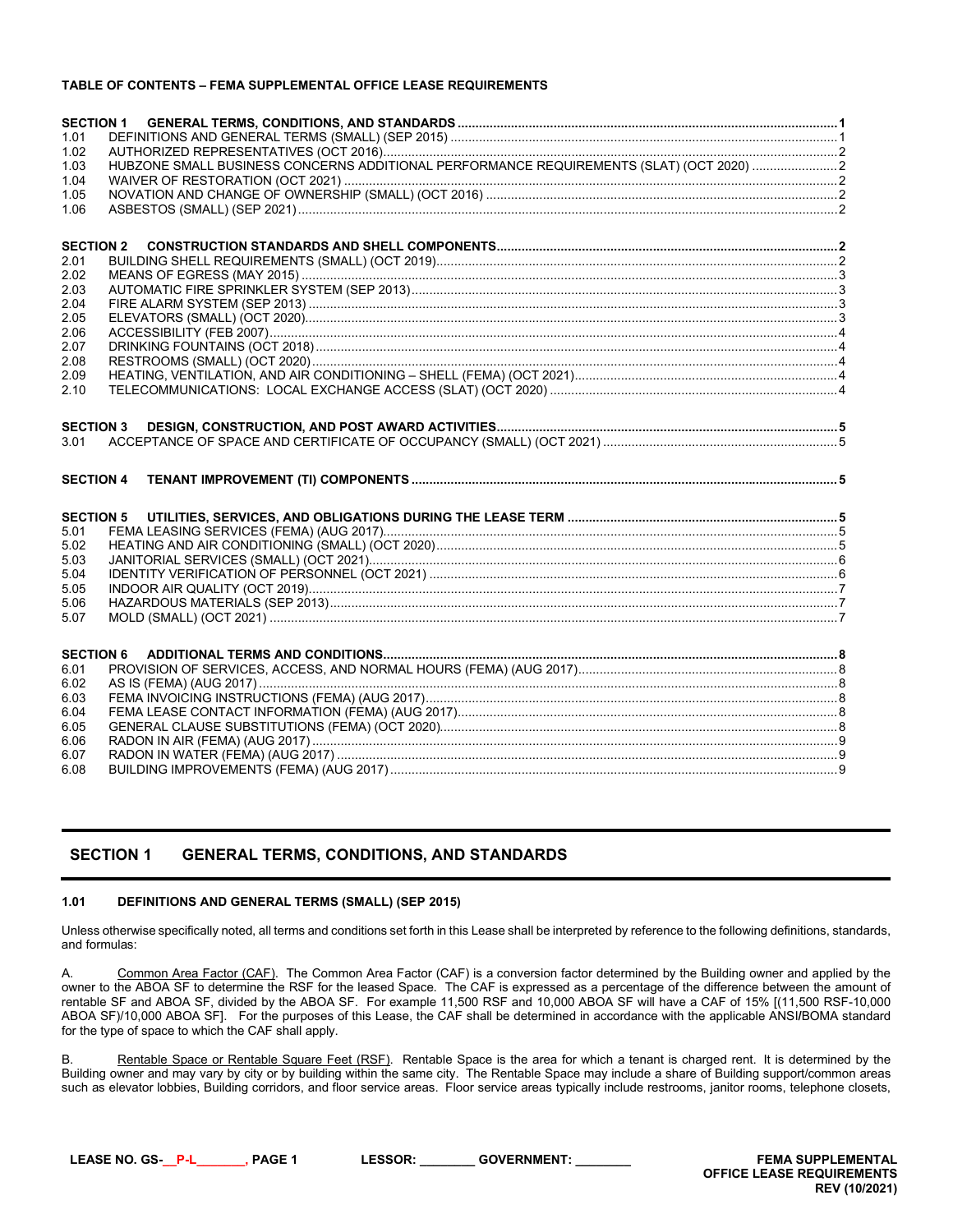electrical closets, and mechanical rooms. The Rentable Space does not include vertical building penetrations and their enclosing walls, such as stairs, elevator shafts, and vertical ducts. Rentable Square Feet is calculated using the following formula for each type of Space (e.g., office, warehouse, etc.) included in the Premises: ABOA SF of Space x (1 + CAF) = RSF.

C. Space. The Space shall refer to that part of the Premises to which the Government has exclusive use, such as Office Area, or other type of Space. Parking areas to which the Government has rights under this Lease are not included in the Space.

D. Office Area. For the purposes of this Lease, Space shall be measured in accordance with the standard (Z65.1-1996) provided by American National Standards Institute**/**Building Owners and Managers Association (ANSI**/**BOMA) for Office Area, which means "the area where a tenant normally houses personnel and/or furniture, for which a measurement is to be computed." References to ABOA mean ANSI**/**BOMA Office Area.

# <span id="page-1-0"></span>**1.02 AUTHORIZED REPRESENTATIVES (OCT 2016)**

Signatories to this Lease shall have full authority to bind their respective principals with regard to all matters relating to this Lease. No other persons shall be understood to have any authority to bind their respective principals except to the extent that such authority may be explicitly delegated by notice to the other party, or to the extent that such authority is transferred by succession of interest. The Government shall have the right to substitute its Lease Contracting Officer (LCO) by notice without an express delegation by the prior LCO.

## <span id="page-1-1"></span>**1.03 HUBZONE SMALL BUSINESS CONCERNS ADDITIONAL PERFORMANCE REQUIREMENTS (SLAT) (OCT 2020)**

If the Lessor is a qualified HUBZone small business concern (SBC) that did not waive the price evaluation preference then as required by 13 C.F.R. 126.700, the HUBZone SBC must spend at least 50% of the cost of the contract incurred for personnel on its own employees or employees of other qualified HUBZone SBC's and must meet the performance of the work requirements for subcontracting in 13 C.F.R. § 125.6(c). If the Lessor is a HUBZone joint venture, the aggregate of the qualified HUBZone SBC's to the joint venture, not each concern separately, must perform the applicable percentage of work required by this clause.

If the Lessor is a HUBZone small business concern (SBC) that did not waive the price evaluation preference, the Lessor shall provide a certification within 10 days after Lease award to the LCO (or representative designated by the LCO) that the Lessor was an eligible HUBZone SBC on the date of award. If it is determined within 20 days after award that a HUBZone SBC Offeror that has been awarded the Lease was not an eligible HUBZone SBC at the time of award, and the HUBZone SBC Lessor failed to provide the LCO with information regarding a change to its HUBZone eligibility prior to award, then the Lease shall be subject, at the LCO's discretion, to termination, and the Government will be relieved of all obligations to the Lessor in such an event and not be liable to the Lessor for any costs, claims, or damages of any nature whatsoever.

# <span id="page-1-2"></span>**1.04 WAIVER OF RESTORATION (OCT 2021)**

Lessor shall have no right to require the Government to restore the Premises upon expiration or earlier termination (full or partial) of the Lease, and waives all claims against the Government for:

a) waste, or,

b) damages or restoration arising from or related to:

- (1) the Government's normal and customary use of the Premises during the term of the Lease (including any extensions thereof), as well as
- (2) any initial or subsequent alteration to the Premises regardless of whether such alterations are performed by the Lessor or by the Government.

At its sole option, the Government may abandon property in the Space following expiration or earlier termination (full or partial) of the Lease, in which case the property will become the property of the Lessor, and the Government will be relieved of any liability in connection therewith.

### <span id="page-1-3"></span>**1.05 NOVATION AND CHANGE OF OWNERSHIP (SMALL) (OCT 2016)**

Consistent with GSAM 570.115, in the event of a transfer of ownership of the leased premises or a change in the Lessor's legal name, FAR 42.12 applies.

### <span id="page-1-4"></span>**1.06 ASBESTOS (SMALL) (SEP 2021)**

The leased space shall be free of all asbestos containing materials, except undamaged asbestos flooring in the space or undamaged boiler or pipe insulation outside the space, in which case an asbestos management program conforming to Environmental Protection Agency guidance shall be implemented. The space shall be free of other hazardous materials and in compliance with applicable Federal, State, and local environmental laws and regulations. If asbestos abatement work is to be performed in the Space after occupancy, the Lessor shall provide relocation and submit to the Government documentation that the abatement was done in accordance with OSHA, EPA, DOT, state, and local regulations and guidance and that final clearance for re-occupancy was achieved.

# <span id="page-1-5"></span>**SECTION 2 CONSTRUCTION STANDARDS AND SHELL COMPONENTS**

### <span id="page-1-6"></span>**2.01 BUILDING SHELL REQUIREMENTS (SMALL) (OCT 2019)**

A. The Building Shell shall be designed, constructed, and maintained in accordance with the standards set forth herein and completed prior to acceptance of Space.

**LEASE NO. GS-\_\_P-L\_\_\_\_\_\_\_, PAGE 2 LESSOR: \_\_\_\_\_\_\_\_ GOVERNMENT: \_\_\_\_\_\_\_\_ FEMA SUPPLEMENTAL**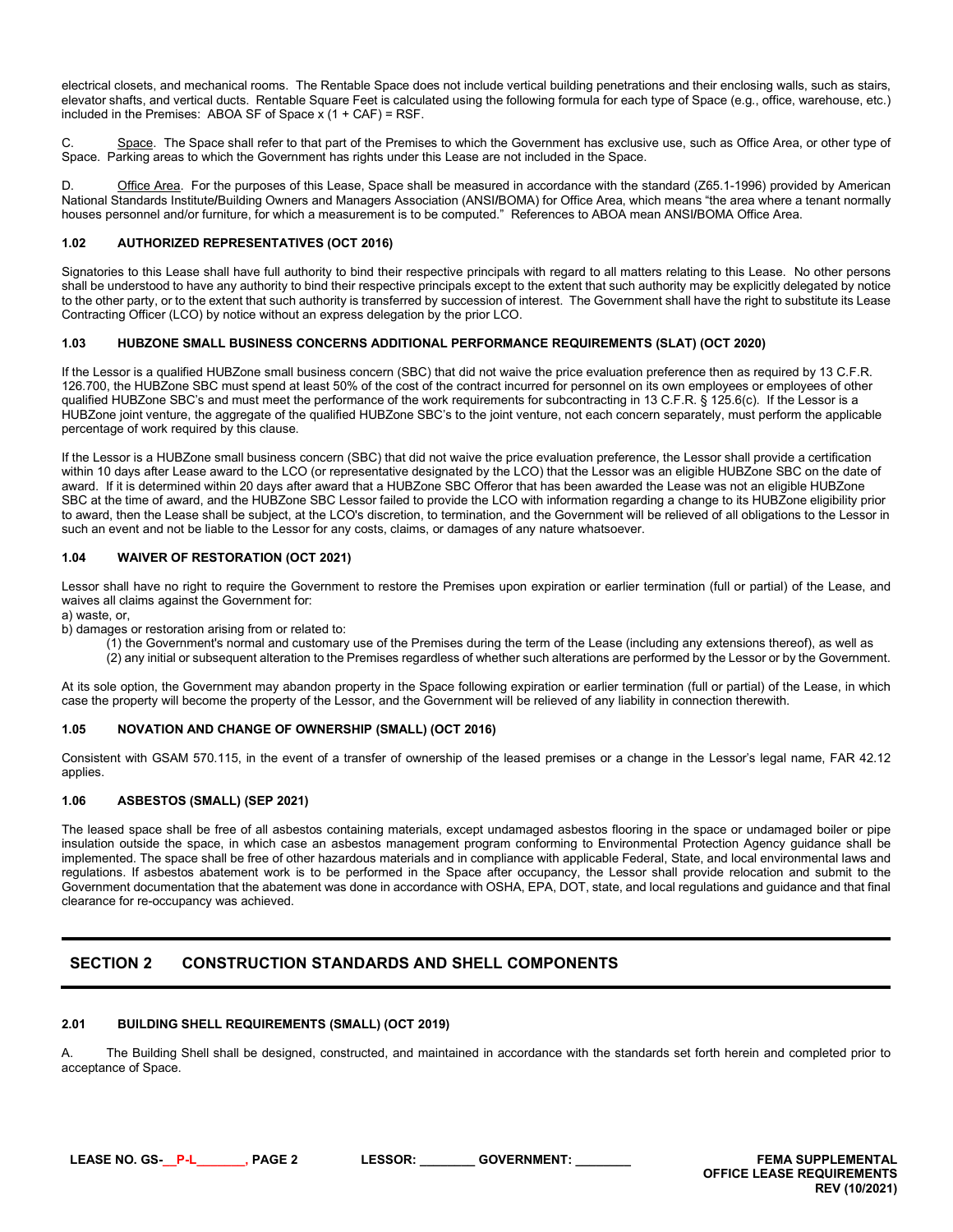B. Base structure and Building enclosure components shall be complete. All common areas accessible by the Government, such as lobbies, fire egress corridors and stairwells, elevators, garages, and service areas, shall be complete. Restrooms shall be complete and operational. All newly installed Building shell components, including but not limited to, heating, ventilation, and air conditioning (HVAC), electrical, ceilings, sprinklers, etc., shall be furnished, installed, and coordinated with TIs. Circulation corridors are provided as part of the base Building only on multi-tenanted floors where the corridor is common to more than one tenant. On single tenant floors, only the fire egress corridor(s) necessary to meet code is provided as part of the shell.

C. The Building Shell rental rate shall also include, but is not limited to, property financing (exclusive of TIs and BSAC), insurance, taxes, lease commission and management, in addition to profit, reserve costs and loan financing for the Building.

# <span id="page-2-0"></span>**2.02 MEANS OF EGRESS (MAY 2015)**

A. Prior to occupancy, the Premises and any parking garage areas shall meet or will be upgraded to meet either the applicable egress requirements in the National Fire Protection Association, Life Safety Code (NFPA 101) or the International Code Council, International Building Code (IBC), each current as of the Lease Award Date, or use an alternative approach or method that achieves an equivalent level of safety deemed acceptable by the Government.

B. The Space shall have unrestricted access to a minimum of two remote exits on each floor of Government occupancy.

C. Interlocking or scissor stairs located on the floor(s) where Space is located shall only count as one exit stair.

D. A fire escape located on the floor(s) where Space is located shall not be counted as an approved exit stair.

E. Doors shall not be locked in the direction of egress unless equipped with special locking hardware in accordance with requirements of NFPA 101 or the IBC.

## <span id="page-2-1"></span>**2.03 AUTOMATIC FIRE SPRINKLER SYSTEM (SEP 2013)**

A. Any portion of the Space located below-grade, including parking garage areas, and all areas in a Building referred to as "hazardous areas" (defined in National Fire Protection Association (NFPA) 101) that are located within the entire Building (including non-Government areas) shall be protected by an automatic fire sprinkler system or an equivalent level of safety.

B. For Buildings in which any portion of the Space is on or above the sixth floor, then, at a minimum, the Building up to and including the highest floor of Government occupancy shall be protected by an automatic fire sprinkler system or an equivalent level of safety.

C. For Buildings in which any portion of the Space is on or above the sixth floor, and lease of the Space will result, either individually or in combination with other Government Leases in the Building, in the Government leasing 35,000 or more ANSI/BOMA Office Area SF of Space in the Building, then the entire Building shall be protected throughout by an automatic fire sprinkler system or an equivalent level of safety.

D. Automatic fire sprinkler system(s) shall be installed in accordance with the requirements of NFPA 13, Standard for the Installation of Sprinkler Systems that was in effect on the actual date of installation*.*

E. Automatic fire sprinkler system(s) shall be maintained in accordance with the requirements of NFPA 25, Standard for the Inspection, Testing, and Maintenance of Water-based Fire Protection Systems (current as of the Lease Award Date).

F. "Equivalent level of safety" means an alternative design or system (which may include automatic fire sprinkler systems), based upon fire protection engineering analysis, which achieves a level of safety equal to or greater than that provided by automatic fire sprinkler systems.

### <span id="page-2-2"></span>**2.04 FIRE ALARM SYSTEM (SEP 2013)**

A. A Building-wide fire alarm system shall be installed in the entire Building in which any portion of the Space is located on the 3<sup>rd</sup> floor or higher.

B. The fire alarm system shall be installed in accordance with the requirements of NFPA 72, National Fire Alarm and Signaling Code, that was in effect on the actual date of installation.

C. The fire alarm system shall be maintained in accordance with the requirements of NFPA 72, National Fire Alarm and Signaling Code (current as of the Lease Award Date).

D. The fire alarm system shall transmit all fire alarm signals to the local fire department via any of the following means: directly to the local fire department, to the (911) public communications center, to a central station, to a remote supervising station, or to a proprietary supervising station.

E. If the Building's fire alarm control unit is over 25 years old as of the date of award of this Lease, Lessor shall install a new fire alarm system in accordance with the requirements of NFPA 72, National Fire Alarm and Signaling Code (current as of the Lease Award Date), prior to Government acceptance and occupancy of the Space.

### <span id="page-2-3"></span>**2.05 ELEVATORS (SMALL) (OCT 2020)**

A. The Lessor shall provide suitable passenger elevator and, when required by the Government, freight elevator service to any of the Premises not having ground level access. Service shall be available during the normal hours of operation specified in the in this Lease

**LEASE NO. GS-\_\_P-L\_\_\_\_\_\_\_, PAGE 3 LESSOR: \_\_\_\_\_\_\_\_ GOVERNMENT: \_\_\_\_\_\_\_\_ FEMA SUPPLEMENTAL**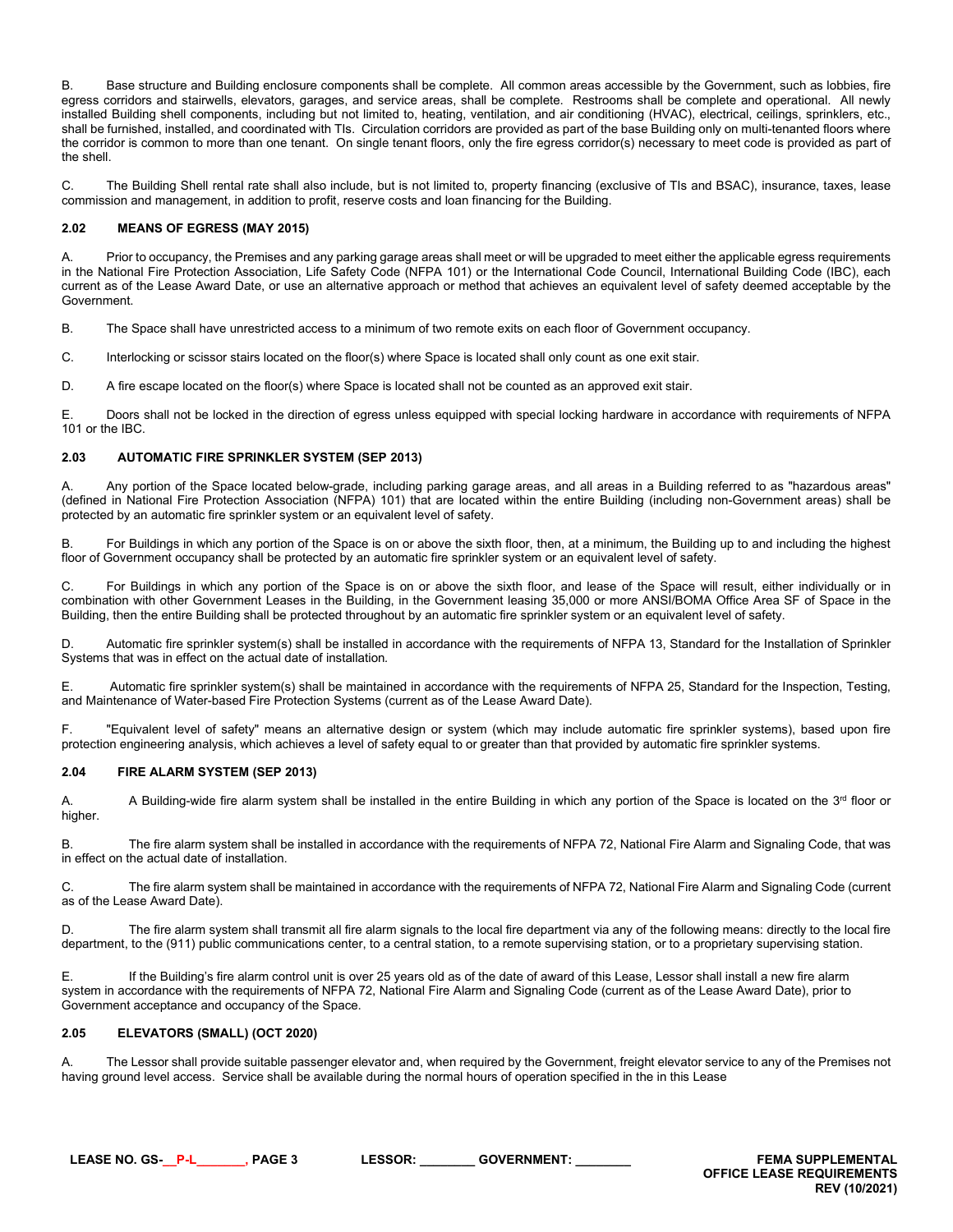B. Code: Elevators shall conform to the requirements of the American Society of Mechanical Engineers ASME A17.1/CSA B44, Safety Code for Elevators and Escalators that were in effect based on the elevator installation date code year.. Elevators shall be provided with Phase I emergency recall operation and Phase II emergency in-car operation in accordance with ASME A17.1/CSA B44. Fire alarm initiating devices (e.g., smoke detectors) used to initiate Phase I emergency recall operation shall be installed in accordance with the requirements of NFPA 72, National Fire Alarm and Signaling Code. The elevators shall be inspected and maintained in accordance with the current edition of the ASME A17.2, Inspector's Manual for Elevators. Except for the reference to ASME A17.1 in ABAAS, Section F105.2.2, all elevators must meet ABAAS requirements for accessibility in Sections 407, 408, and 409 of ABAAS.

C. Safety Systems: Elevators shall be equipped with telephones or other two-way emergency communication systems. The system used shall be marked and shall reach an emergency communication location staffed 24 hours per day, 7 days per week.

## <span id="page-3-0"></span>**2.06 ACCESSIBILITY (FEB 2007)**

The Building, leased Space, and areas serving the leased Space shall be accessible to persons with disabilities in accordance with the Architectural Barriers Act Accessibility Standard (ABAAS), Appendices C and D to 36 CFR Part 1191 (ABA Chapters 1 and 2, and Chapters 3 through 10). To the extent the standard referenced in the preceding sentence conflicts with local accessibility requirements, the more stringent shall apply.

## <span id="page-3-1"></span>**2.07 DRINKING FO**U**NTAINS (OCT 2018)**

On each floor of Government-occupied Space, the Lessor shall provide a minimum of two drinking fountains with chilled potable water within 200 feet of travel from any Government-occupied area on the floor. The fountains shall comply with Section F211 of the Architectural Barriers Act Accessibility Standard. Potable is defined as water meeting current EPA primary drinking water standards or more stringent, applicable state or local regulations. The Lessor shall serve as first responder to any occupant complaints about drinking water. The Lessor shall promptly investigate any such complaints and implement the necessary controls to address the complaints and maintain potable water conditions.

## <span id="page-3-2"></span>**2.08 RESTROOMS (SMALL) (OCT 2020)**

A. Separate restroom facilities for men and women shall be provided in accordance with local code or ordinances, on each floor occupied by the Government in the Building. The facilities shall be located so that employees will not be required to travel more than 200 feet, on one floor to reach the restrooms. Each restroom shall have sufficient water closets enclosed with modern stall partitions and doors, urinals (in men's room), and hot (set in accordance with applicable building codes) and cold water. Water closets and urinals shall not be visible when the exterior door is open.

B. Restrooms must meet ABAAS requirements as stated under this Lease.

## <span id="page-3-3"></span>**2.09 HEATING, VENTILATION, AND AIR CONDITIONING – SHELL (FEMA) (OCT 2021)**

Central HVAC systems shall be installed and operational, including, as appropriate, main and branch lines, VAV boxes, dampers, flex ducts, and diffusers, for an open office layout, including all Building common areas. Systems shall be designed with sufficient systems capacity to meet all requirements in this Lease; equipment shall be concealed. Areas having excessive heat gain or heat loss, or affected by solar radiation at different times of the day, shall be independently controlled.

Any ductwork to be reused and/or to remain in place shall be cleaned, tested, and demonstrated to be clean in accordance with the standards set forth by NADCA. The cleaning, testing, and demonstration shall occur immediately prior to Government occupancy to avoid contamination from construction dust and other airborne particulates.

During working hours in periods of heating and cooling, ventilation shall be provided in accordance with the American National Standards Institute, American Society of Heating, Refrigeration and Air-Conditioning Engineers (ANSI/ASHRAE) Standard 62.1, Ventilation for Acceptable Indoor Air Quality that corresponds with how the HVAC system was designed to perform. At a minimum, Lessor must meet ASHRAE Standard 62.1-2004.

Heating and air-conditioning air distribution systems (air handling units, VAV boxes, fan coil units, etc.) for the Space shall be equipped with particulate matter air filters that meet the Minimum Efficiency Reporting Value (MERV) specified in the ANSI/ASHRAE Standard 62.1, version referenced in the above sub-paragraph. Locations that do not meet the EPA National Ambient Air Quality Standards (NAAQS) for particulates (PM 10 or PM 2.5) must be equipped with additional filtration on outdoor air intakes as required in ANSI/ASHRAE Standard 62.1. NAAQS information can be found at [HTTPS://WWW.EPA.GOV/GREEN-BOOK.](https://www.epa.gov/green-book)

### <span id="page-3-4"></span>**2.10 TELECOMMUNICATIONS: LOCAL EXCHANGE ACCESS (SLAT) (OCT 2020)**

A. The Government may elect to contract its own telecommunications service in the Space.

B. The Lessor shall allow the Government's designated telecommunications providers access to utilize existing Building wiring to connect its services to the Government's Space, or, if existing Building wiring is insufficient, the Lessor shall provide access from the point of entry into the Building to the Government's floor Space, subject to any inherent limitations in the pathway involved.

C. The Lessor shall allow the Government's designated telecommunications providers to affix telecommunications antennas to roof, parapet, or Building envelope (access from the antennas to the Premises shall be provided) and to affix transmission devices in appropriate common areas so as to allow the use of cellular telephones and other emerging technologies.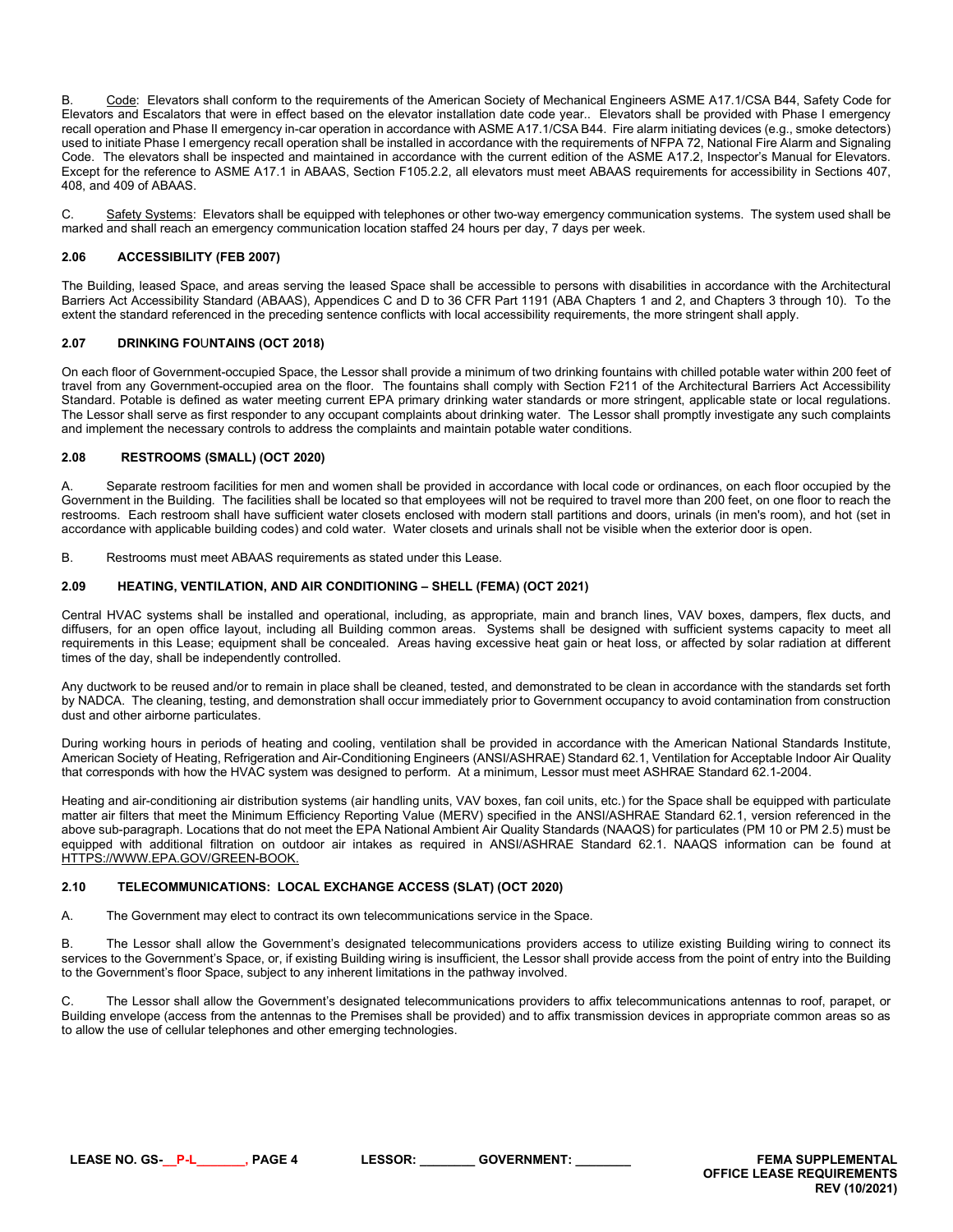# <span id="page-4-0"></span>**SECTION 3 DESIGN, CONSTRUCTION, AND POST AWARD ACTIVITIES**

### <span id="page-4-1"></span>**3.01 ACCEPTANCE OF SPACE AND CERTIFICATE OF OCCUPANCY (SMALL) (OCT 2021)**

A. The Government shall accept the Space only if the construction of Building shell and TIs, as applicable, conforming to this Lease and any layout drawings is substantially complete, as determined by the Lease Contracting Officer, and a Certificate of Occupancy (C of O) has been issued. The Space shall be considered substantially complete only if the Space may be used for its intended purpose and completion of remaining work will not interfere unreasonably with the Government's enjoyment of the Space.

B. The Lessor shall provide a valid C of O, issued by the local jurisdiction, for the intended use of the Government. If the local jurisdiction does not issue C of O's or if the C of O is not available, the Lessor may satisfy this condition by providing a report prepared by a licensed fire protection engineer that indicates the Space and Building are compliant with all applicable local codes and ordinances and all fire protection and life safety-related requirements of this Lease

C. If applicable, upon acceptance of the Space, the Government will issue lump sum payment to the Lessor after substantial completion, in accordance with invoicing procedures outlined under any lease amendment(s) authorizing such lump sum payment. The Government shall not issue this payment in increments or as partial payments.

# <span id="page-4-2"></span>**SECTION 4 TENANT IMPROVEMENT (TI) COMPONENTS**

# THIS SECTION DELETED

# <span id="page-4-3"></span>**SECTION 5 UTILITIES, SERVICES, AND OBLIGATIONS DURING THE LEASE TERM**

### <span id="page-4-4"></span>**5.01 FEMA LEASING SERVICES (FEMA) (AUG 2017)**



#### <span id="page-4-5"></span>**5.02 HEATING AND AIR CONDITIONING (SMALL) (OCT 2020)**

A. In all office areas, temperatures shall conform to local commercial equivalent temperature levels and operating practices in order to maximize tenant satisfaction. These temperatures shall be maintained throughout the leased Premises and service areas, regardless of outside temperatures, during the hours of operation specified in the Lease. The Lessor shall perform any necessary systems start-up required to meet the commercially equivalent temperature levels prior to the first hour of each day's operation. At all times, humidity shall be maintained below 60% relative humidity.

B. During non working hours, heating temperatures shall be set no higher than 55° Fahrenheit, and air conditioning shall not be provided except as necessary to return Space temperatures to a suitable level for the beginning of working hours. Thermostats shall be secured from manual operation by key or locked cage. A key shall be provided to the Government's designated representative.

Thermal comfort. During all working hours, Lessor shall comply with ANSI/ASHRAE Standard 55, Thermal Comfort Conditions for Human Occupancy that corresponds with how the Building's HVAC system was designed to perform. At a minimum Lessor must meet ASHRAE Standard 55- 2004.

D. Warehouse or garage areas require heating and ventilation only. Cooling of this Space is not required. Temperature of warehouse or garage areas shall be maintained at a minimum of 50° Fahrenheit.

E. The Lessor shall conduct HVAC system balancing after any HVAC system alterations during the term of the Lease and shall make a reasonable attempt to schedule major construction outside of office hours.

F. Normal HVAC systems' maintenance shall not disrupt tenant operations.

G. The Space shall have a Server room which shall receive cooling at all times (24 hrs a day, 365 days a year). The temperature of this room shall be maintained at **\_\_\_** degrees F, with humidity control not to exceed 60% relative humidity, regardless of outside temperature or seasonal

**LEASE NO. GS-\_\_P-L\_\_\_\_\_\_\_, PAGE 5 LESSOR: \_\_\_\_\_\_\_\_ GOVERNMENT: \_\_\_\_\_\_\_\_ FEMA SUPPLEMENTAL OFFICE LEASE REQUIREMENTS REV (10/2021)**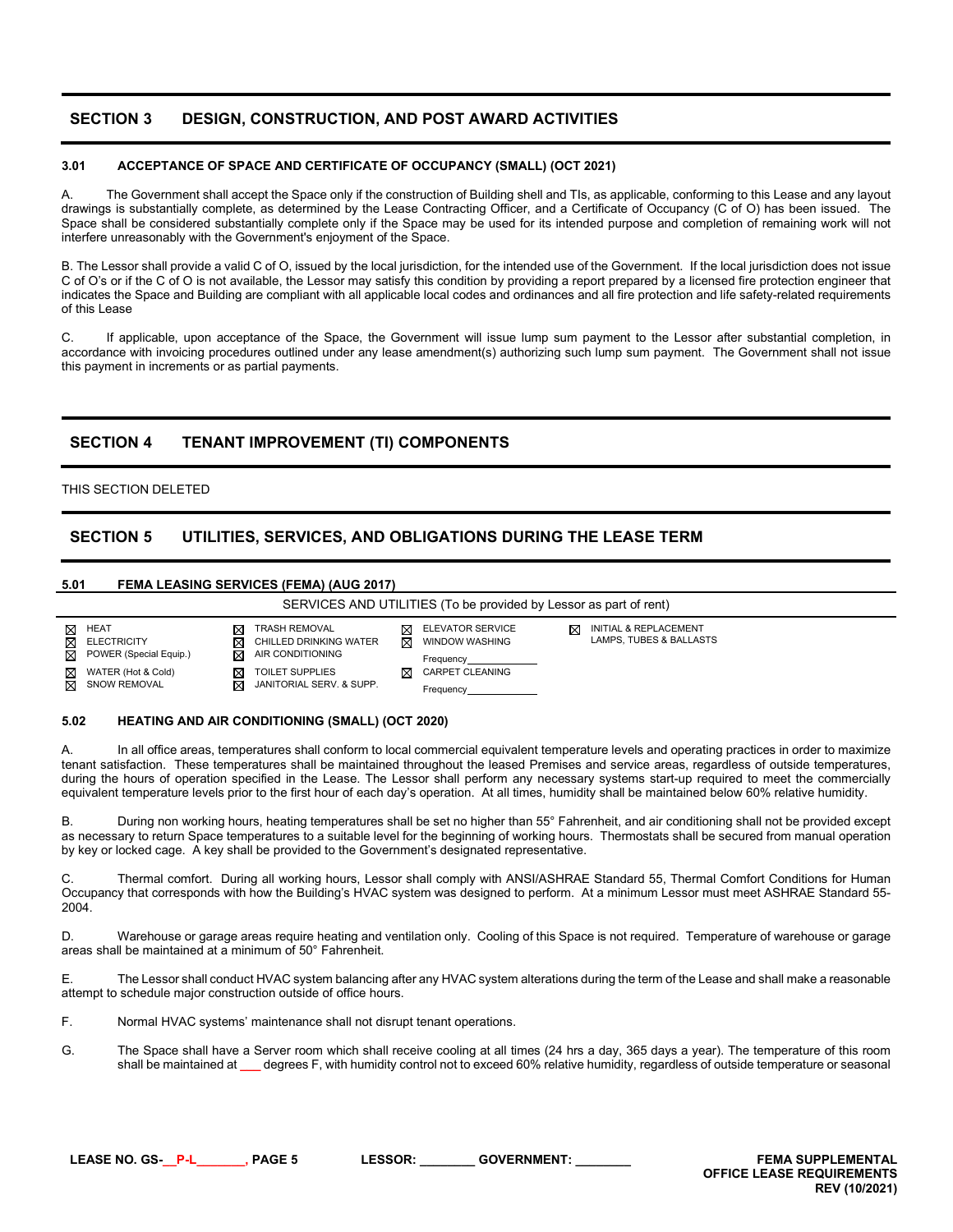changes. Notwithstanding the foregoing, Lessor shall provide this service at no additional cost to the Government if the Lessor provides this service to other tenants in the Building at no additional charge.

# <span id="page-5-0"></span>**5.03 JANITORIAL SERVICES (SMALL) (OCT 2021)**

The Lessor shall maintain the Premises and all areas of the Property to which the Government has routine access, including high-touch surfaces (e.g., door knobs, light switches, handles, handrails, and elevator buttons) in a clean condition and shall provide supplies and equipment for the term of the Lease. The following schedule describes the level of services intended. Performance will be based on the LCO's evaluation of results, not the frequency or method of performance.

Daily. Empty trash receptacles. Sweep entrances, lobbies, and corridors. Spot sweep floors, and spot vacuum carpets. Clean drinking fountains. Sweep and damp mop or scrub restrooms. Clean all restroom fixtures, and replenish restroom supplies. Dispose of all trash and garbage generated in or about the Building. Spray buff resilient floors in main corri Spray buff resilient floors in main corridors, entrances, and lobbies. Clean elevators and escalators. Remove carpet stains. Police sidewalks, parking areas, and driveways. Sweep loading dock areas and platforms. Clean glass entry doors to the Space. Clean all high-touch surfaces.

B. Three times a week. Sweep or vacuum stairs.

C. Weekly. Damp mop and spray buff all resilient floors in restrooms and health units. Sweep sidewalks, parking areas, and driveways (weather permitting).

D. Every two weeks. Spray buff resilient floors in secondary corridors, entrance, and lobbies. Damp mop and spray buff hard and resilient floors in office Space.

E. Monthly. Completely sweep and/or vacuum carpets.

F. Twice a year. Wash all interior and exterior windows and other glass surfaces.

G. Every two years. Shampoo carpets in all offices and other non-public areas.

H. As required. Properly maintain plants and lawns. Provide initial supply, installation, and replacement of light bulbs, tubes, ballasts, and starters. Provide and empty exterior ash cans and clean area of any discarded cigarette butts. Remove snow and ice from entrances, exterior walks, and parking lots of the building by the beginning of the normal working hours and continuing throughout the day

I. Pest control. Control pests as appropriate, using Integrated Pest Management techniques, as specified by the U.S. Environmental Protection Agency at https://www.epa.gov/ipm/introduction-integrated-pest-management.

### <span id="page-5-1"></span>**5.04 IDENTITY VERIFICATION OF PERSONNEL (OCT 2021)**

A. The Government reserves the right to verify identities of personnel with routine and/or unaccompanied access to the Government's Space, including both pre and post occupancy periods. The Lessor shall comply with GSA personal identity verification requirements, identified in the CIO P 2181.1 GSA HSPD-12 Personal Identity Verification and Credentialing Handbook. The Lessor can find the CIO policy and additional information at *[HTTP://WWW.GSA.GOV/HSPD12](http://www.gsa.gov/hspd12)*. This policy requires the Government to conduct background investigations and make HSPD-12 compliant suitability determinations for all persons with routine or unaccompanied access to Government leased Space. By definition, this includes at a minimum each employee of the Lessor, as well as employees of the Lessor's contractors or subcontractors who will provide building operating services requiring routine access to the Government's leased Space for a period greater than 6 months. The Government may also require this information for the Lessor's employees, contractors, or subcontractors who will be engaged to perform alterations or emergency repairs in the Government's Space.

B. Application Process: The background investigation will be done using the Government's prescribed process. The Lessor must provide information on each of their contractor/personnel meeting the above criteria to the Government, whereupon each identified contractor/personnel will be notified with instructions for completing the identity verification application within a given time frame. The application process will include completing supplemental information forms that must be inputted into the identity verification system in order for the application to be considered complete. Additionally, the Lessor must ensure prompt completion of the fingerprint process for their contractor/personnel. Email notifications will be sent with instructions on the steps to be taken to schedule an appointment for fingerprinting at an approved regional location along with instructions on how to complete the background investigation application.

C. The Lessor must ensure the Lease Contracting Officer (or the Lease Contracting Officer's designated representative) has all of the requested documentation timely to ensure the completion of the investigation.

D. Based on the information furnished, the Government will conduct background investigations. The Lease Contracting Officer will advise the Lessor in writing if a person fails the investigation, and, effective immediately, that person will no longer be allowed to work or be assigned to work in the Government's Space.

E. Throughout the life of the Lease, the Lessor shall provide the same data for any new employees, contractors, or subcontractors who will be assigned to the Government's Space in accordance with the above criteria. In the event the Lessor's contractor or subcontractor is subsequently replaced, the new contractor or subcontractor is not required to have persons re-apply who were cleared through this process while associated with the former contractor or subcontractor in accordance with GSA policy. The Lessor shall require each cleared person to re-apply and obtain a new clearance in accordance with GSA policy.

F. The Lessor is accountable for not allowing contractors to start work without the successful completion of the appropriate background investigation as required by GSA policy.

**LEASE NO. GS-\_\_P-L\_\_\_\_\_\_\_, PAGE 6 LESSOR: \_\_\_\_\_\_\_\_ GOVERNMENT: \_\_\_\_\_\_\_\_ FEMA SUPPLEMENTAL**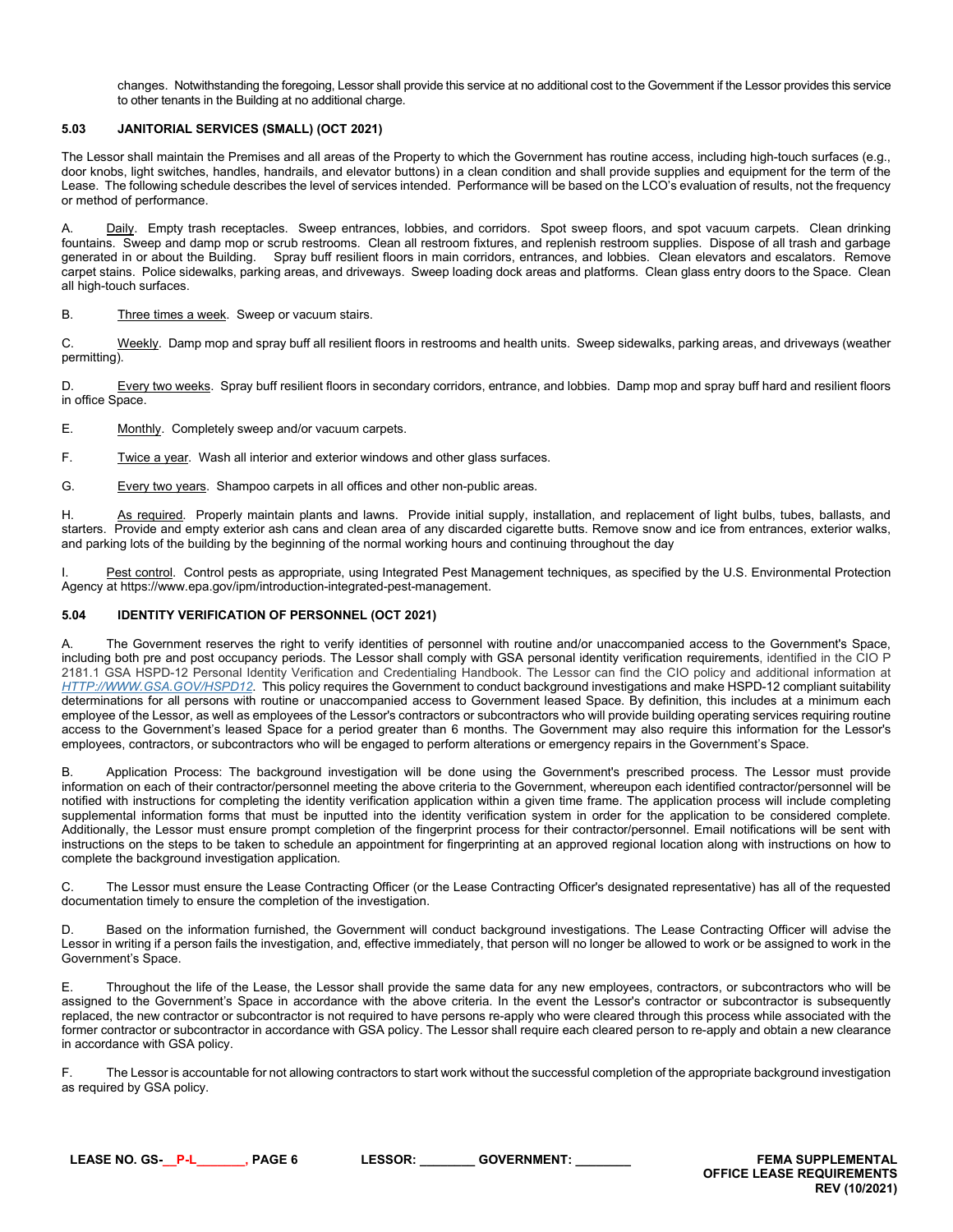G. Access Card Retrieval/Return: Upon an Entry on Duty notification, the Government will issue a Personal Identity Verification (PIV) credential that is sometimes referred to as a GSA Access card. Lessors are responsible for all PIV credential issued to their contractors/personnel pursuant to this Lease. Lessors are specifically responsible for ensuring that all GSA PIV access cards are returned to the Lease Contracting Officer or their designee whenever their employees or a contractor no longer require access to the Space (such as when no longer needed for contract performance, upon completion of the Contractor employee's employment, and upon contract completion or termination). Additionally, the Lessor must notify the Lease Contracting Officer or their designee whenever a GSA PIV Access card is lost or stolen in which event the Lessor may be responsible for reimbursing the Government for replacement credentials at the current cost per PIV HSPD12 credential. Unreturned PIV Access cards will be considered as lost or stolen cards.

H. The Government reserves the right to conduct additional background checks on Lessor personnel and contractors with routine access to Government leased Space throughout the term of the Lease to determine who may have access to the Premises.

I. The Lease Contracting Officer may delay final payment under a contract if the Contractor fails to comply with these requirements.

J. The Lessor shall insert this paragraph in all subcontracts when the subcontractor is required to have physical access to a federally controlled facility or access to a federal information system.

## <span id="page-6-0"></span>**5.05 INDOOR AIR QUALITY (OCT 2019)**

A. The Lessor shall control airborne contaminants at the source and/or operate the Space in such a manner that indoor air quality action limits identified in the GSA PBS Indoor Air Quality Desk Guide (PBS 1000.8), OSHA regulatory limits, and generally accepted consensus standards are not exceeded.

B. The Lessor shall avoid the use of products containing toxic, hazardous, carcinogenic, flammable, or corrosive ingredients as determined from the product label or manufacturer's safety data sheet. The Lessor shall use available odor-free or low odor products when applying paints, glues, lubricants, and similar wet products. When such equivalent products are not available, lessor shall use the alternate products outside normal working hours. Except in an emergency, the Lessor shall provide at least 72 hours advance notice to the Government before applying chemicals or products with noticeable odors in occupied Spaces and shall adequately ventilate those Spaces during and after application.

C. The Lessor shall serve as first responder to any occupant complaints about indoor air quality (IAQ). The Lessor shall promptly investigate such complaints and implement the necessary controls to address each complaint. Investigations shall include testing as needed, to ascertain the source and severity of the complaint.

The Government reserves the right to conduct independent IAQ assessments and detailed studies in Space that it occupies, as well as in space serving the Space (e.g., common use areas, mechanical rooms, HVAC systems, etc.). The Lessor shall assist the Government in its assessments and detailed studies by:

1. Making available information on Building operations and Lessor activities;

2. Providing access to Space for assessment and testing, if required; and<br>3 **by Implementing corrective measures** required by the LCO. The Less

Implementing corrective measures required by the LCO. The Lessor shall take corrective action to correct any tests or measurements that do not meet GSA policy action limits in the PBS Indoor Air Quality Desk Guide (PBS 1000.8), OSHA regulatory limits, and generally accepted consensus standards.

E. The Lessor shall provide to the Government safety data sheets (SDS) upon request for the following products prior to their use during the term of the Lease: adhesives, caulking, sealants, insulating materials, fireproofing or firestopping materials, paints, carpets, floor and wall patching or leveling materials, lubricants, clear finish for wood surfaces, janitorial cleaning products, pesticides, rodenticides, and herbicides. The Government reserves the right to review such products used by the Lessor within the Space, common building areas, ventilation systems and zones serving the Space, and the area above suspended ceilings and engineering space in the same ventilation zone as the Space.

F. The Lessor shall use high efficiency (HEPA) filtration vacuums for cleaning and minimum MERV 10 rated ventilation system filtration whenever feasible.

G. The Lessor is encouraged to comply with best practices outlined in Appendix D- Indoor Air Quality in GSA Leased Facilities (Best Practices) within the PBS Desk Guide for Indoor Air Quality Management (Companion to GSA Order PBS 1000.8).

# <span id="page-6-1"></span>**5.06 HAZARDOUS MATERIALS (SEP 2013)**

A. The leased Space shall be free of hazardous materials, hazardous substances, and hazardous wastes, as defined by and according to applicable Federal, state, and local environmental regulations. Should there be reason to suspect otherwise, the Government reserves the right, at Lessor's expense, to require documentation or testing to confirm that the Space is free of all hazardous materials.

B. Lessor shall, to the extent of its knowledge, notify Government of the introduction of any hazardous materials onto the Property by Lessor or others, including but not limited to, co-tenants occupying Space in the Building.

# <span id="page-6-2"></span>**5.07 MOLD (SMALL) (OCT 2021)**

A. Actionable mold is either visible mold or airborne mold of types and concentrations in excess of that found in the local outdoor air or nonproblematic control areas elsewhere in the same building, whichever is lower.

B. The Lessor shall provide Space to the Government that is free from actionable mold and free from any conditions, such as ongoing water leaks or moisture infiltration, that reasonably can be anticipated to permit the growth of actionable mold or are indicative of the possibility that actionable

**LEASE NO. GS-\_\_P-L\_\_\_\_\_\_\_, PAGE 7 LESSOR: \_\_\_\_\_\_\_\_ GOVERNMENT: \_\_\_\_\_\_\_\_ FEMA SUPPLEMENTAL**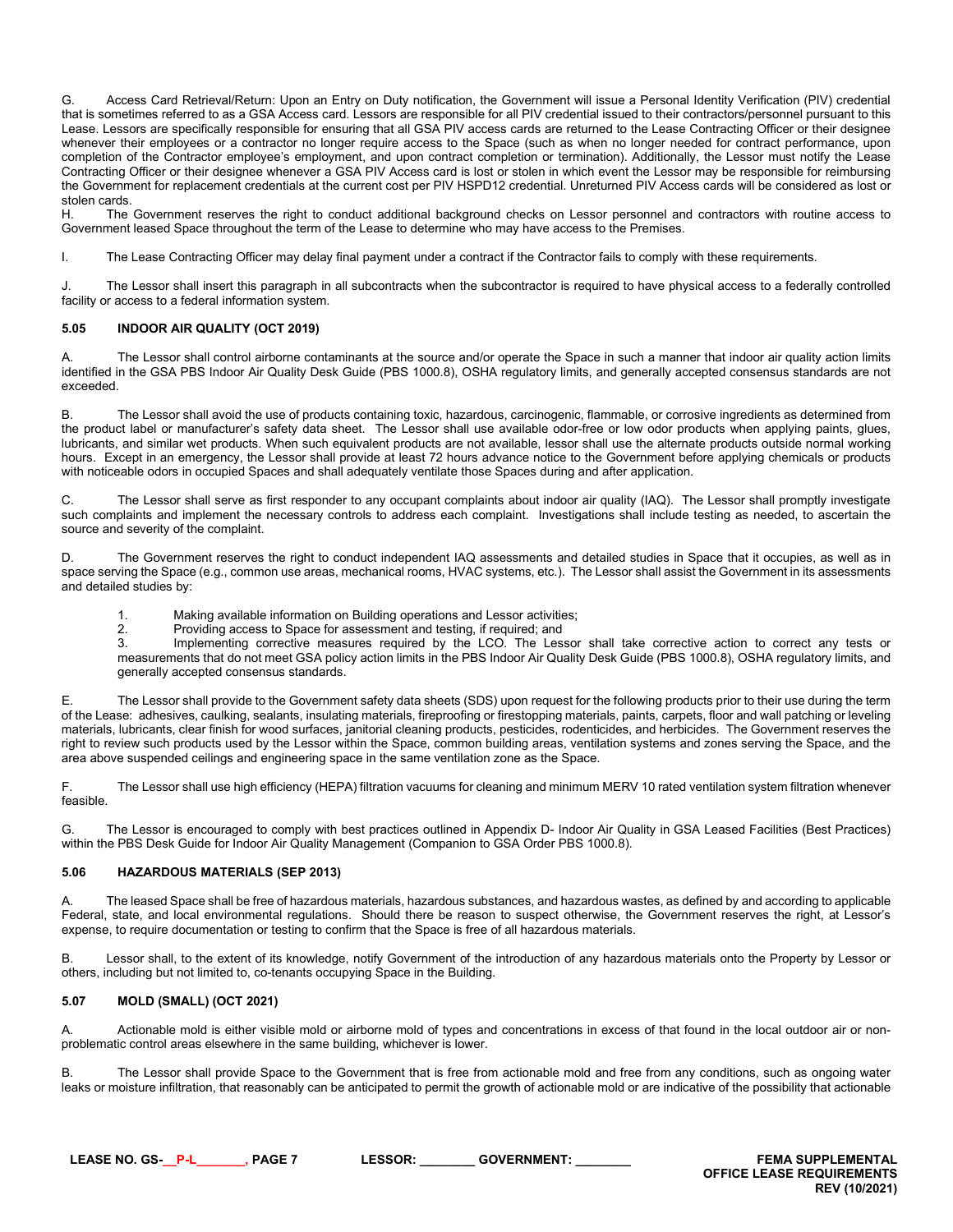mold will be present (indicators). Ventilation zones serving the Space shall also be free of actionable mold. The Lessor shall safely remediate all actionable mold in accordance with methods identified in "Mold Remediation in Schools and Commercial Buildings" (EPA 402-K-01-001, September 2008 or ANSI/IICRC S520-2015 Standard for Professional Mold Remediation) and all applicable state laws pertaining to mold remediation practices.

# <span id="page-7-0"></span>**SECTION 6 ADDITIONAL TERMS AND CONDITIONS**

### <span id="page-7-1"></span>**6.01 PROVISION OF SERVICES, ACCESS, AND NORMAL HOURS (FEMA) (AUG 2017)**

The Government's normal hours of operations are established as **\_\_\_\_\_ AM to \_\_\_\_ PM**, Monday through **\_\_\_\_\_\_\_\_**. Services, maintenance, and utilities shall be provided during these hours. The Government shall have access to the Premises and its Appurtenant Areas at all times without additional payment, including the use, during other than normal hours, of necessary services and utilities such as elevators, restrooms, lights, and electric power. Cleaning shall be performed during normal hours.

## <span id="page-7-2"></span>**6.02 AS IS (FEMA) (AUG 2017)**

Unless otherwise noted, the Government accepts the Premises and tenant improvements in their existing condition, except where specifications or standards are contained elsewhere in this Lease. These standards include security improvements, Fire Protection and Life Safety requirements, ABAAS compliance, as well as compliance with all local codes and ordinances. Such acceptance by the Government of existing Premises shall not relieve Lessor of continuing obligations for cleaning, janitorial, maintenance, repair, etc. as set forth in the Lease paragraphs and attached General Clauses. **6.03 FEMA INVOICING INSTRUCTIONS (FEMA) (AUG 2017)**

<span id="page-7-3"></span>Payment of monthly rental shall be made in arrears. Lessors must submit an invoice at the end of each month to:

Regular Mail: FEMA FINANCE CENTER PO Box 9001 Winchester, Virginia 22604 Express Mail: FEMA FINANCE CENTER 430 Market Street, Winchester, Virginia 22603 Email Address: FEMA-FINANCE-VENDOR-PAYMENTS@FEMA.DHS.GOV

To ensure timely processing, invoices for disaster leases should include the following information:

- Request for payment on company letterhead
- Lease Number (
- Disaster Number (DR-
- 146-0-2 Document Control Number (
- An Invoice Number and Date
- The Period of Performance for Services Rendered

The funds are paid by Electronic Funds Transfer (EFT) based on the information provided in the Lease and on the invoice. The normal processing time for rental payment is 5 to 30 days from receipt at the National Finance Center. If the Lessor has not received payment, he or she should contact: FEMA Finance Main Line 540-504-1900

### <span id="page-7-4"></span>**6.04 FEMA LEASE CONTACT INFORMATION (FEMA) (AUG 2017)**

Government points of contact for this lease are:

| Primary:<br>Telephone: | , FEMA Logistics Manager  |  |
|------------------------|---------------------------|--|
|                        | (Office)<br>(Cell)        |  |
| Alternate:             | , GSA Contracting Officer |  |

Telephone: \_\_\_\_\_\_\_\_\_\_\_\_\_\_\_\_\_\_\_\_ (Office) \_\_\_\_\_\_\_\_\_\_\_\_\_\_\_\_\_\_\_\_ (Cell)

### <span id="page-7-5"></span>**6.05 GENERAL CLAUSE SUBSTITUTIONS (FEMA) (OCT 2020)**

The following clauses of GSA Form 3517, attached to this lease, are hereby deleted in their entirety and the following is inserted in lieu thereof:

- A. GSAR 552.270-33 SYSTEM FOR AWARD MANAGEMENT LEASING (FEB 2020)) is replaced with 52.204-7 SYSTEM FOR AWARD MANAGEMENT (OCT 2018) ALTERNATE I (OCT 2018)
- B. 52.232-33 PAYMENT BY ELECTRONIC FUNDS TRANSFER—SYSTEM FOR AWARD MANAGEMENT (OCT 2018) is replaced with 52.232-34 PAYMENT BY ELECTRONIC FUNDS TRANSFER—OTHER THAN SYSTEM FOR AWARD MANAGEMENT (JUL 2013)